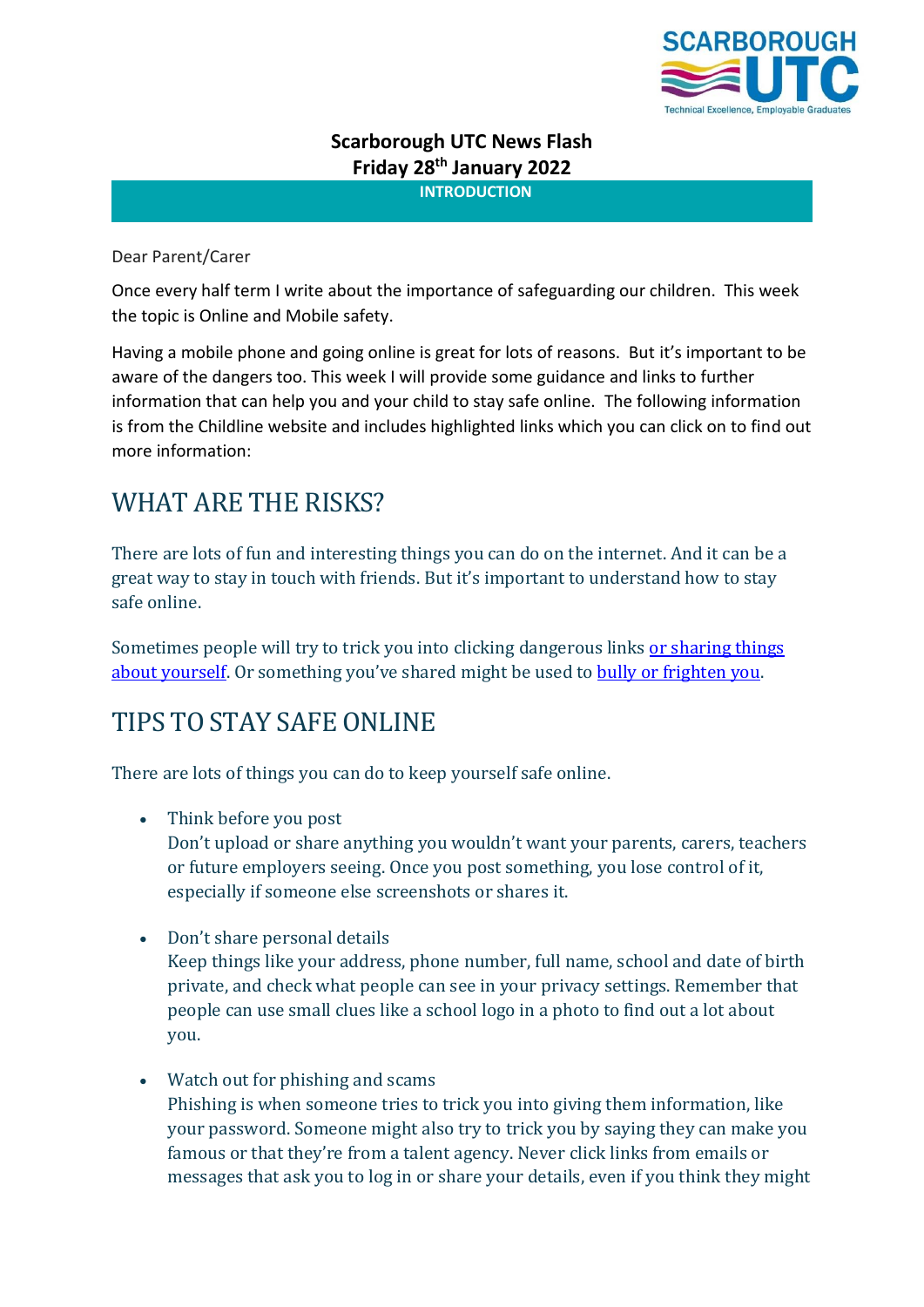be genuine. If you're asked to log into a website, go to the app or site directly instead.

- Think about who you're talking to There are lots of ways that people try to trick you into trusting them online. Even if you like and trust someone you've met online, never share personal information with them like your address, full name, or where you go to school. [Find out more about grooming.](https://www.childline.org.uk/info-advice/bullying-abuse-safety/online-mobile-safety/online-grooming/)
- Keep your device secure Make sure that you're keeping [your information and device secure.](https://www.childline.org.uk/info-advice/bullying-abuse-safety/online-mobile-safety/staying-safe-online/#3)
- Never give out your password You should never give out your password or log-in information. Make sure you pick strong, easy to remember [passwords.](https://www.childline.org.uk/info-advice/bullying-abuse-safety/online-mobile-safety/staying-safe-online/#3)
- Cover your webcam Some viruses will let someone access your webcam without you knowing, so make sure you cover your webcam whenever you're not using it.

## **5 ways to get support if things go wrong**

- 1. Talk to someone you trust like [an adult,](https://www.childline.org.uk/info-advice/bullying-abuse-safety/getting-help/asking-adult-help/) or you can always talk to a *Childline* [counsellor](https://www.childline.org.uk/get-support/)
- 2. Report bullying and abuse directly to the [website or app](https://www.childline.org.uk/info-advice/bullying-abuse-safety/types-bullying/bullying-social-media/)
- 3. Delete things you've shared that you're worried about, or find ways to hide them
- 4. Tell the police by making a [report to CEOP](https://www.ceop.police.uk/ceop-reporting/) if someone is threatening or blackmailing you
- 5. Plan for the future and change your privacy settings so it doesn't happen again

Thank you for your support

**Mr. Kilgour Principal**

### **T&L@SUTC**

Project Based Learning is an essential part of student experience at Scarborough UTC with three projects currently running to enhance curriculum studies. Within Y12 engineering lessons students have been undertaking a Maths focused project with Northern Powergrid involving the development of a network; students will be presenting their solutions to Northern Powergrid engineers at the end of this half term. Severfield have continued to work with Y13 engineering students in their development of a contextual bridge design; next week students will receive a masterclass from a Severfield structural design engineer showing them how to apply load calculations to their bridge designs.

Finally, students from years 10, 11 and 12 are making great progress with the Unison project being delivered by Unison engineers during enrichment sessions this half term. This afternoon students are being introduced to how logistics considerations are applied at Unison when transporting their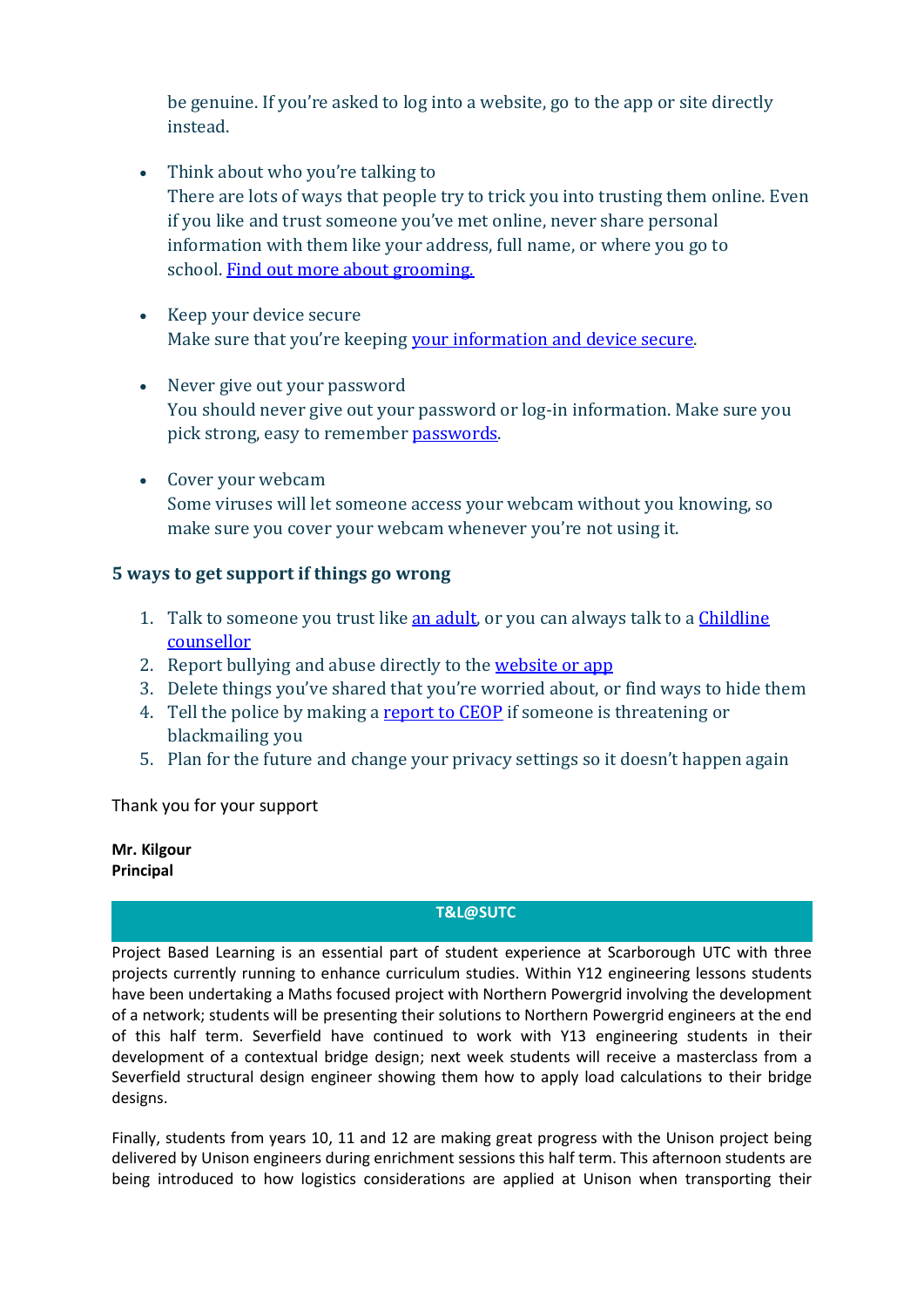machines worldwide, and continuing in the design and manufacture of their arc structure. Some teams will be receiving a workshop masterclass, while Project Managers from each team have a formal meeting with the arc customer.

A huge **thank you** to the volunteers from these organisations that help to make student experience at Scarborough UTC so unique.

#### **TECHNICAL EXCELLENCE**

Year 13 electrical pathway students have this week been finalising an assignment about a range of input, process and output components, using manufacturer's technical data, ahead of starting a range of circuit board manufacturing tasks - Unit 6 multi-transistor amplifier circuit, with built in testing points, and an adjustable voltage power supply, the designs for which were created during Y12 as part of their electrical and electronic design unit. Having a range of manufactured circuits is necessary so that we can use a variety of testing techniques, and who knows, someone (me) may even introduce some deliberately faulty circuits to see if our students can track them down and identify them!

The year 10 systems control groups have again impressed me this week in the workshop. We have been learning about PCB manufacture - with students taking their personalised PCB artwork masks (created in CAD prior to this week) and using them with our UV lightbox, developer and etching tank to create their actual circuit boards. Each student has designed their own version of a light or dark activated alarm or lighting circuit. The understanding relating to electronic principles is that using a sensor as part of a voltage divider, enables us to make environmentally aware circuits which can respond to changing conditions - such as heat, light, and thinking further air pressure, humidity, sound. Sensing in circuits, is the foundation for creating systems which can respond to a given stimulus - all of which takes place at the level of moving electrons in a conducting wire. It fascinates me that at a molecular level a charged particle is so powerful. One amp of electrical current is basically 6.24  $x10^{18}$  electrons - that's 624000000000000000000 electrons moving in one second. Not a number you can easily say, hence the standard form notation. So - Year 10 making great strides, and also whilst awaiting their PCB's as they were in the etching tank, students used their soldering skills to carefully attach some wires to their power switch, and then cover the bare contacts with heat shrink tubing and apply heat with a hot air gun.

I am always impressed at how well students work independently on practical tasks. Practising these manufacturing techniques, enables students to build self-confidence, understanding and skills - technical excellence, so a huge well done for your efforts this week.

Year 11 students, it is fair to say are under pressure with the pre-public exams now in a fortnight's time from Monday. Students have access to many past papers, flash cards and interactive quizzes via our Electronic Principle R113 Google Classroom, and support and guidance is discussed in each lesson. Needless to say, prior preparation prevents poor performance - and I'm pleased that more students are doing some exam preparation each night and at a weekend. I am not yet confident that we are getting 90 minutes a night in, or several hours at the weekend, but it is an improving picture in terms of student's being selfaware enough to make improvements from the November PPE's. Students are aware to see me if they need some direction with revision - and thank you to those who have already had a chat.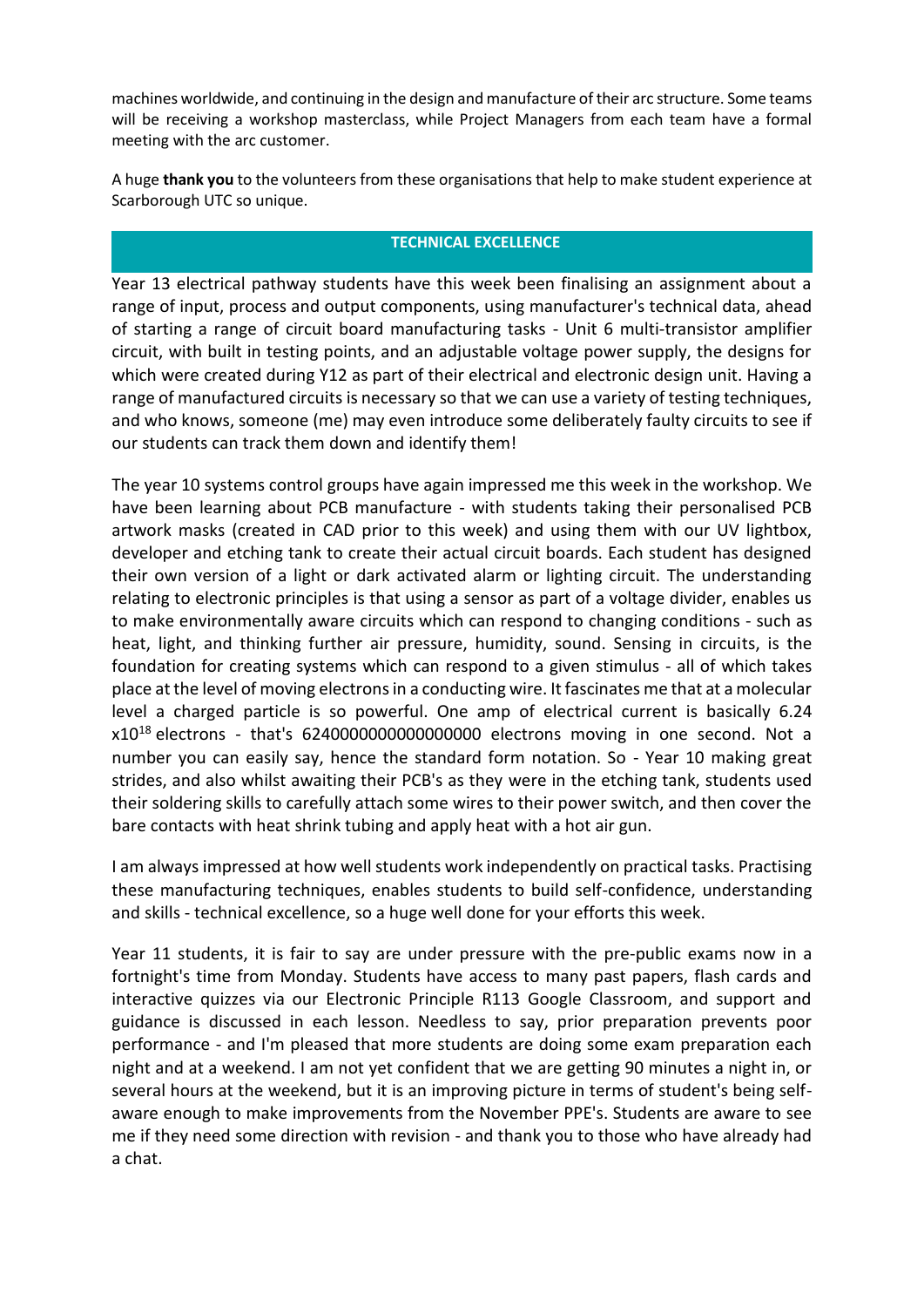#### Have a great weekend, from Mr Brown

#### **ASSESSMENT AND CURRICULUM**

**All Years:** All assessment information, Attendance, Professional values, behaviour and target information is published on the "My Child at school" app. This is a secure and personal portal that allows you to assess the progress of your child at any time. Invites for the portal have been issued. If there are any issues accessing the app, please report this to [enquiries@scarboroughutc.co.uk](mailto:enquiries@scarboroughutc.co.uk) for further assistance. Registering for the APP is vital as this is the primary method of regular communication to parents.

#### **Behaviour and Safety**

It is important to continue the highest standards of business dress policy, with masks worn in communal areas. Please check and ensure that equipment, stationary and **scientific calculators** are in good working order.

Maintaining 100% attendance is important to ensure we can continue to support progress effectively. Students are supported through tutor time with attendance challenges. Attendance is a very important focus for all students to ensure we can support attainment throughout the Spring term. A hard-working environment is vital to ensure students feel safe and make continued progress.

Firstly, structures are in place to guarantee that all students gain best opportunity to meet high standards and are recognised for hard work in areas identified by **P**rofessional **V**alues and **E**mployability **S**kills (**PVES**), these positive points are identified on your MCAS parental account. By tracking this information regularly, you will be able to identify areas of strength and development for your child

#### **Curriculum, Feedback and Assessment**

#### **Year 10 & 12**

Good routine revision practice is essential in Year 10 and 12. Students complete a number of assessments across statutory subjects and Engineering or Health Pathways, it is important that students pay due attention to coursework deadlines and revise regularly.

#### **Year 11 & Y13**

Students are now working towards Pre – Public exams which commence on the  $10<sup>th</sup>$  February. The schedule for the pre-public exams has been issued and the information sent out Via MCAS email includes copies of the presentation and the revision materials. Paper copies, can be picked up on reception.

#### **Forthcoming Attainment Assessment and feedback dates**

#### **Year 10/12**

The assessment process at SUTC uses live assessment sheets, this means that assessment grade sheets are continually open. This allows staff to amend data and attitude to learning grades following each data capture and respond to formative assessment used within the classroom.

**Year 11/13**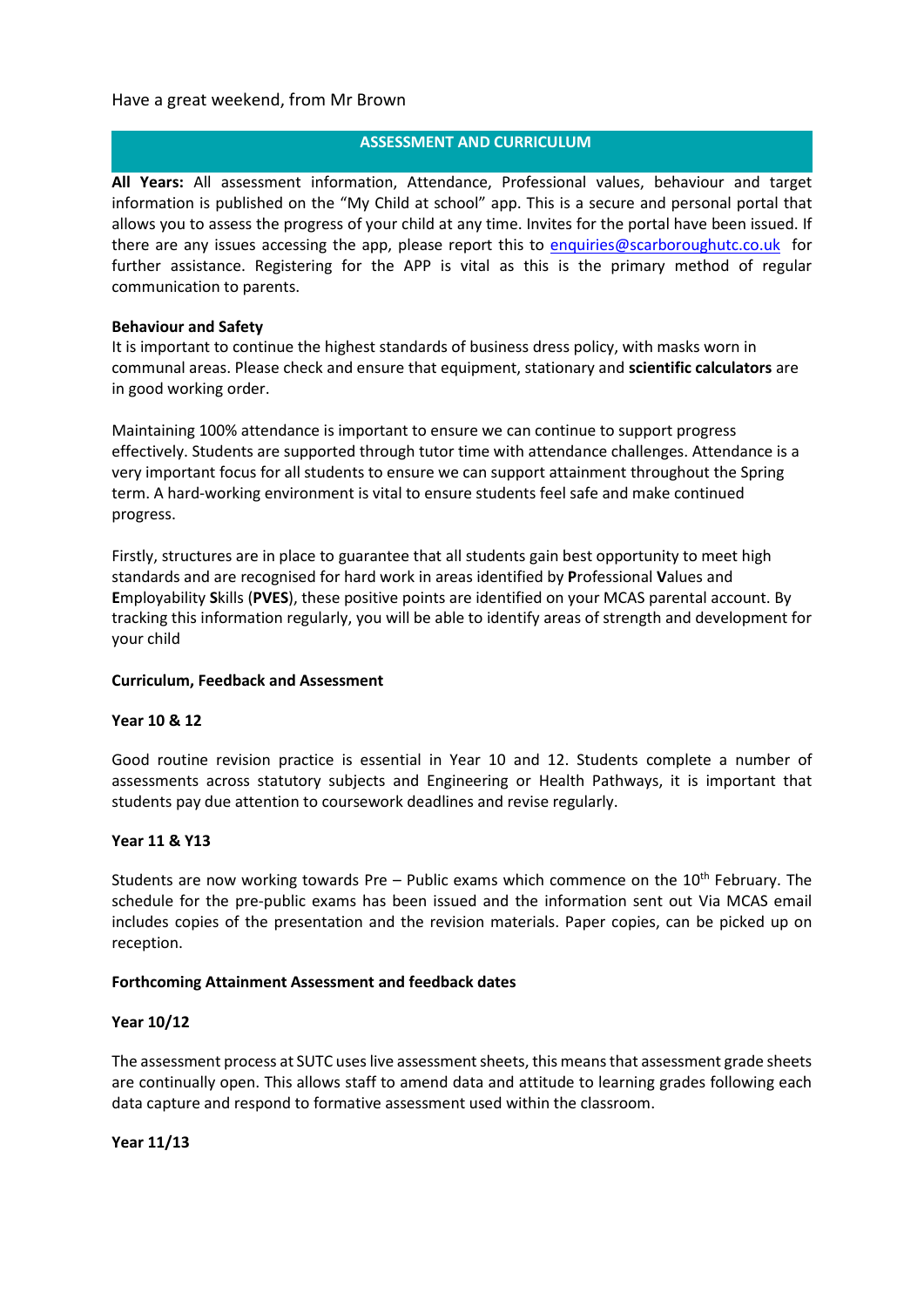Assessment Data Analysis for the scheduled PPE's will take place W/C 7<sup>th</sup> March and reporting information will be published on MCAS w/c 14<sup>th</sup> March 2022.

#### **SIXTH FORM**

We are delighted that students are making firm plans for their futures here at the UTC. Congratulations to those students who are applying for **apprenticeships** and are through to the next round of their applications. These are with Northern Powergrid, BAE Systems, Fujitsu and Revdev.tech.

Parental support for degree apprenticeship is available from the UCAS parent portal. Sign up here if you would like notifications:<https://www.ucas.com/parents-signup>

We are delighted to hear that more of our students have offers from **university** courses this week including: media, health, environmental science, forestry, engineering, biology and computer science.

**Calling all parents**: If your child is intending on going to university this September we would like to highlight this on-line event from UCAS and Loughborough University. The purpose of this webinar is to provide information, advice and guidance to anyone who may be interested in the stages that take place once a student submits their UCAS application. What to expect, what to do whilst waiting on a reply from universities and how to prepare for results day! This session will also include some "Behind the stage of admissions" insight to further give more understand what happens once we receive applications and give attendees an opportunity to ask questions. It's on Tuesday  $1<sup>st</sup>$  February 2022, this free webinar will help answer questions and provide further advice. The webinar will be hosted online from 6:30pm - 7:30pm.

You can register here: <https://app.geckoform.com/public/#/modern/FOEU0354a9IDQoX2>

This week students in Year 12 had a presentation about the **Sutton Trust Summer School.** They have been encouraged to apply for **this free scheme** that offers a university or degree apprenticeship experience during summer 2022. More information can be found here: <https://summerschools.suttontrust.com/>

#### **ETHOS AND CAREERS**

This week we have commemorated Holocaust Memorial Day with a week of tutor activities about the effects of the holocaust and the dangers of extremism. Students have had assemblies with Mr Connell about the terminology of the holocaust and the history behind this event. Our image of the week was a painting from a child inside a holding camp who was taken from France to Auschwitz. It features a yellow butterfly that later became a symbol for the 1.5 million children who were killed. Our student leaders met this week to discuss their plans for our next open event on February 10<sup>th</sup> when they will lead tours with parents around the college. They also discussed the end of year celebrations for year 11 and 13 and will be collecting ideas from their peers.

#### **CAREERS**

Our careers officer has met with Year 10 and 12 students this week giving individual 1:1 guidance If your child is interested in an apprenticeship in the future here is a link for the latest parent information pack National Apprenticeship website:

[https://assets.ctfassets.net/8kbr1n52z8s2/2HEKszSrGDduKOCe5tkJyx/3569369667b905246ea22940](https://assets.ctfassets.net/8kbr1n52z8s2/2HEKszSrGDduKOCe5tkJyx/3569369667b905246ea229407a8cd5fa/Parent-Pack-Jan-2022.pdf) [7a8cd5fa/Parent-Pack-Jan-2022.pdf](https://assets.ctfassets.net/8kbr1n52z8s2/2HEKszSrGDduKOCe5tkJyx/3569369667b905246ea229407a8cd5fa/Parent-Pack-Jan-2022.pdf)